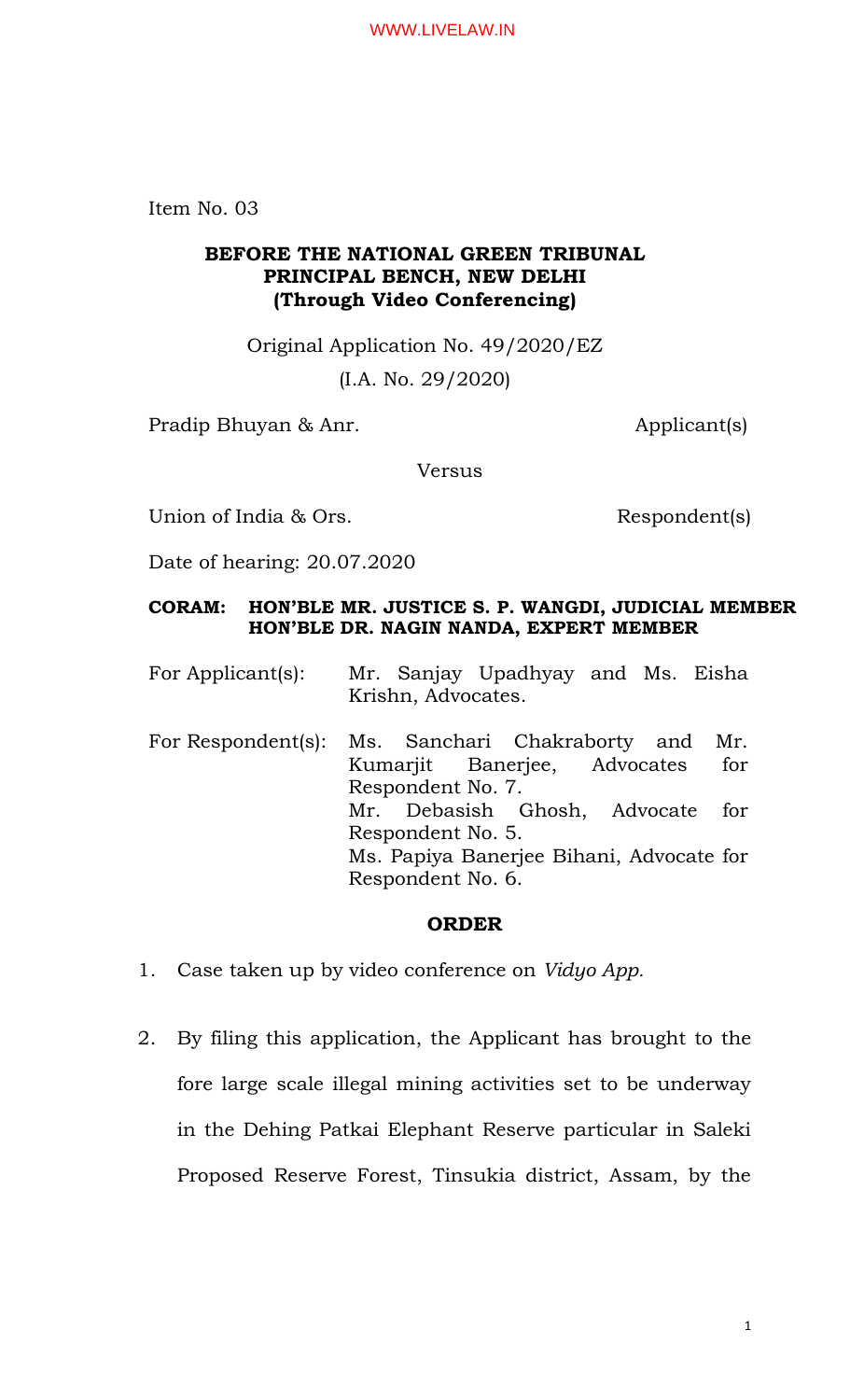Respondent No. 8, North-Eastern Coalfields (NEC), which has been operating the Tikak Open Cast Mining Project. It is stated that mining is being carried out without obtaining clearance under Section 2 of the Forest (Conservation) Act, 1980. By referring to Form A/Part I submission of proposal seeking approval of the Central Government under Section 2 of the Forest (Conservation) Act, 1980 by the NEC dated 28.07.2012, it is stated that the NEC had applied for renewal of the mining leases under the Forest (Conservation) Act, 1980 in the year 2003 but had admittedly not been received. Application was thus resubmitted for fresh proposal for prior approval under Section 2 of the Forest (Conservation) Act, 1980 for period between 2003-2023 for a period of 20 years including expost facto approval for the period between 2003-2012. The further contention is that even when the application for the clearance had been pending and no such clearance had been granted, the respondent NEC had been continuing with the mining in the area.

3. According to the Applicant, Office Order dated 03.06.2020 of the NEC substantiate the fact that illegal mining had been continuing in the area, although the Margherita

2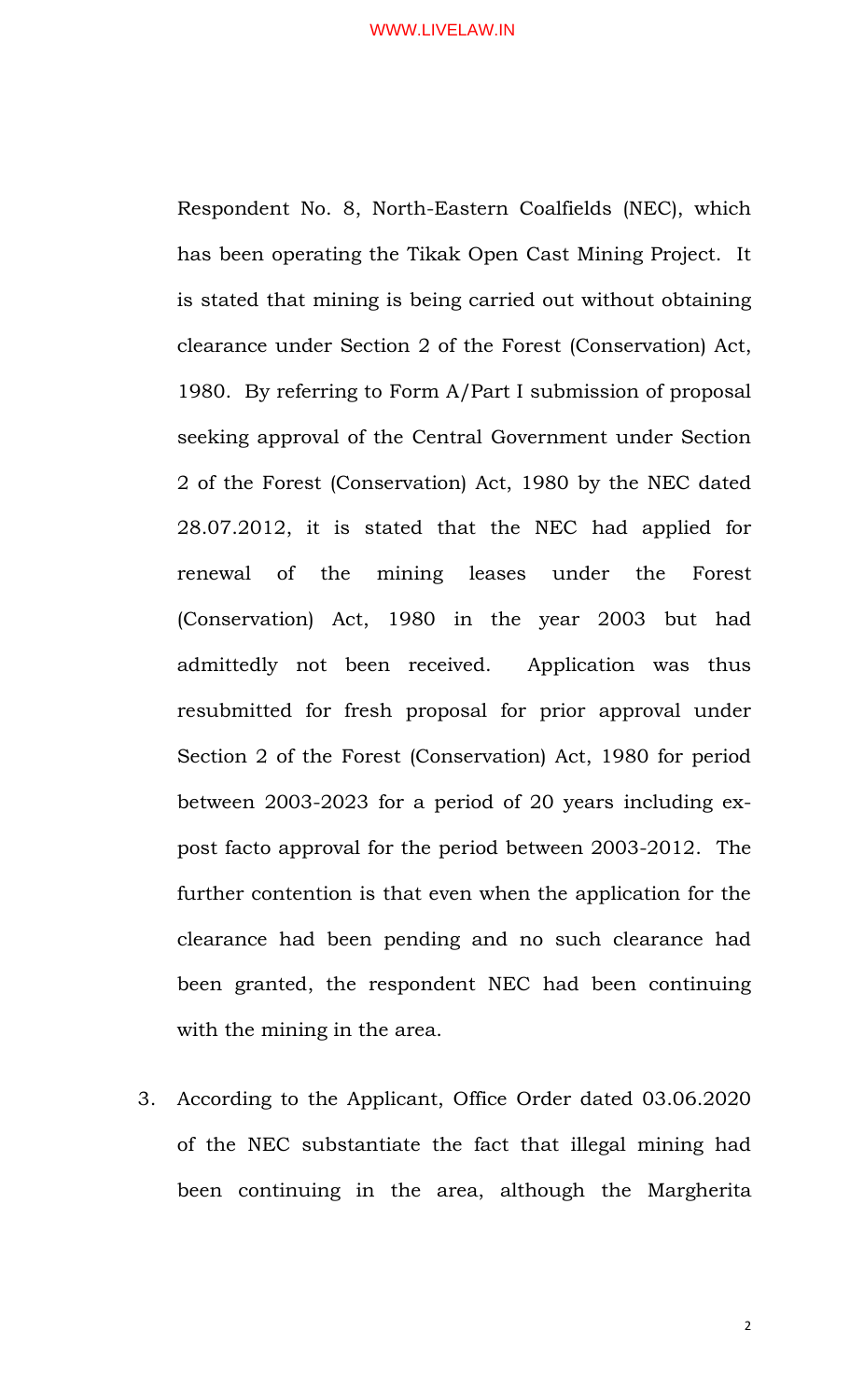Coalfield was suspended temporarily w.e.f. 03.06.2020. The Office Order also clearly sets out the fact that disposal of the existing coal stock would have to continue till it was exhausted which would mean that the NEC was also disposing off of the illegally mined coal.

- 4. Upon hearing the learned Counsel for the Applicant and on perusal of the application as well as the documents appended thereto, we are satisfied that substantial question relating to environment has been raised in this case.
- 5. Issue notice returnable in thirty days.
- 6. The Applicant to furnish requisites within one week from hence.
- 7. However, in view of the prevalent situation caused by the pandemic, the Applicant is at liberty to serve notice by email apart from the formal notice.
- 8. In order to appreciate the factual situation and to verify the statements contained in the O.A., we deem it essential to constitute a Committee comprising of (i) the CPCB; (ii) State Pollution Control Board; (iii) the State Environment Impact Assessment Authority (SEIAA), Assam; (iv) the PCCF (HoFF),